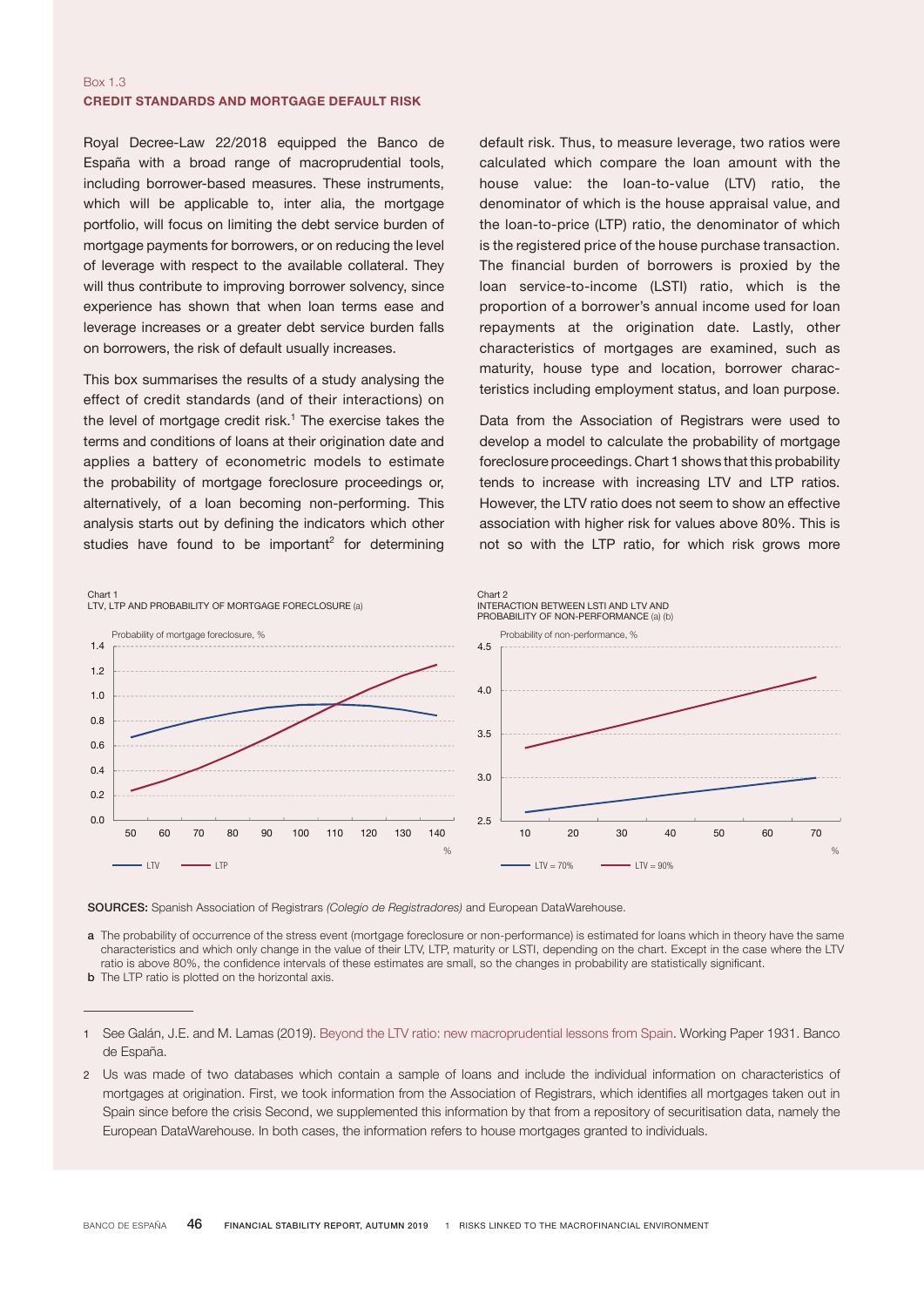## Box 1.3 CREDIT STANDARDS AND MORTGAGE DEFAULT RISK (cont'd)



SOURCES: Spanish Association of Registrars *(Colegio de Registradores)* and European DataWarehouse.

a The probability of occurrence of the stress event (mortgage foreclosure or non-performance) is estimated for loans which in theory have the same characteristics and which only change in the value of their LTV, LTP, maturity or LSTI, depending on the chart. Except in the case where the LTV ratio is above 80%, the confidence intervals of these estimates are small, so the changes in probability are statistically significant.

**b** The LTP ratio is plotted on the horizontal axis.

c The index expresses the risk of new mortgage lending having regard to the volume of credit granted and to credit standards. The NPL ratio is that of loans for house purchase and renovation. The last year of this sample is 2017.

markedly over the whole distribution. In this connection, the LTP ratio seems to be better at distinguishing the risk of mortgage transactions. This suggests that house values estimated through appraisals should be supplemented by the effective transaction value.

Additionally, other models were estimated using a database containing information on securitised loans and on borrowers' main characteristics, including their income (European DataWarehouse). The results demonstrate the importance of taking into account the interactions between different measures of credit standards to explain the behaviour of troubled loans. In particular, Chart 2 shows the impact on the probability that loans will become nonperforming for different LSTI ratios and for two LTV ratios (70% and 90%). It can be seen that not only does risk increase as the borrower debt service burden rises, but also that the more highly leveraged loans (i.e. higher LTV

ratio) are associated with a higher level of risk (and that it also rises more sharply). The probability of becoming nonperforming in Chart 2 is higher than the probability of mortgage foreclosure in Chart 1, since the stress event considered is different.<sup>3</sup>

Chart 3, in which once again information from the database of the Association of Registrars is used, plots the changes in the probability of mortgage foreclosure as a function of the LTP ratio for two mortgage maturities (20 and 30 years). It can be seen that maturity starts to become an additional determinant of risk for high leverage values. From the standpoint of use of regulatory instruments, these results indicate that the simultaneous activation of limits on various credit standards would be more effective than the implementation of just one of them.

Lastly, the quantitative results of the study allow the construction of indicators to monitor the mortgage risk

<sup>3</sup> In the securitised loan database (European DataWarehouse), all inflows into NPLs form part of the sample of troubled loans. In the Association of Registrars, the sample of troubled loans is constructed from the mortgages subject to foreclosure proceedings. This, along with the differing coverage of troubled loans in the two databases, explains the higher probability of the stress event in the securitised loan database.